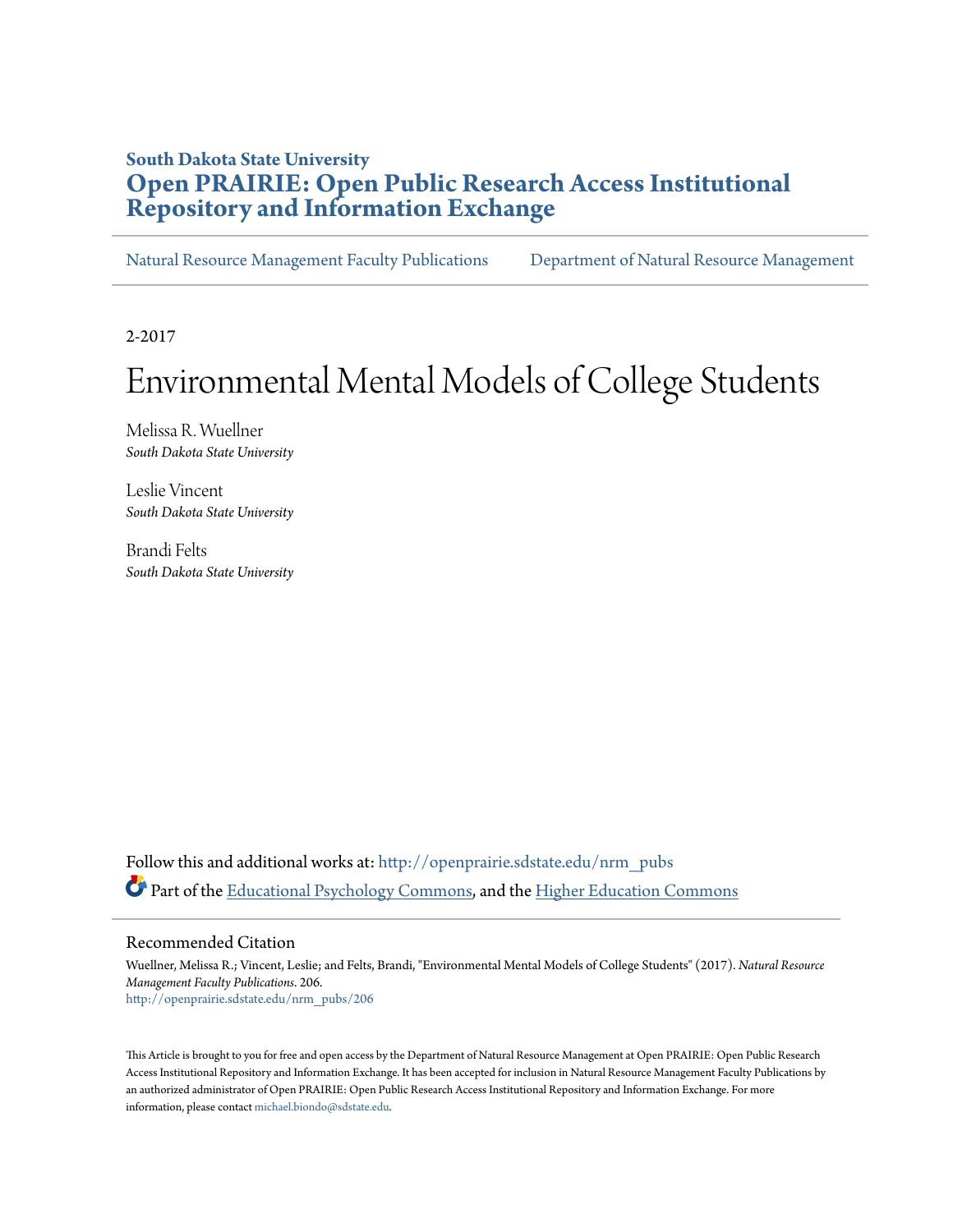

INTERNATIONAL JOURNAL OF ENVIRONMENTAL & SCIENCE EDUCATION 2017, VOL. 12, NO. 2, 105-115

## **Environmental Mental Models of College Students**

Melissa R. Wuellner, Leslie Vincent, and Brandi Felts

South Dakota State University, USA.

### **ABSTRACT**

Primary and secondary students in the United States are provided environmental education in their curricula due in part to national legislation, but higher education, for many U.S. citizens, is the last opportunity to educate young adults about the environment and humans' role in it in a formalized setting. Pre-college education and other life experiences or ways of learning can shape a student's mental model of the environment. While some previous research has focused on understanding environmental mental models of primary and secondary students, only one study to date has evaluated models of college students. Further, no study has evaluated potential shifts in mental models because of taking a course or what specific factors shape these models prior to college. The objectives of this study were to assess environmental models of college students and determine whether a course on "Environmental Conservation" reinforces or influences students' mental models by the end of the course. We compared environmental metal models at the start and end of our course using the Environments Task tool. Students were asked to provide pictorial and written descriptions of their mental models at both time periods. Additionally, photographs were used to explore student beliefs on environmental representations and questions were used to assess sources of prior environmental knowledge of students at the start of the semester. Results show that pictorial and written mental models differed from one another at the beginning as well as the end of the semester. More students identified humans as a part of the environment in their pictures by the end of the semester compared to the beginning, but no such shifts were noted in the written description. Students identified secondary school courses, life experiences such as growing up on a farm or ranch or hunting and fishing, and their family members as their primary sources of environmental information prior to taking the course. In total, these results indicate that mental models remain underdeveloped after this specific 16-week course and that these models may be more fixed by earlier educational experiences than previously believed. Recommendations for future environmental education are also provided.

> **KEYWORDS ARTICLE HISTORY** Mental models, environment, higher education Received 25 June 2016 Revised 7 December 2016 Accepted 27 December 2016

## **Introduction**

Environmental knowledge has advanced in the United States through formal education since the passage of the National Environmental Education Act (NEEA). An estimated 30 million primary and secondary students (roughly 10% of the total number of primary and secondary students) and more than 1.2 million teachers (roughly 33% of all teachers) participate in environmental instruction in the United States on an annual basis (Coyle, 2005). Individual states within the United States are provided the freedom to define environmental curricula, but the

CORRESPONDENCE Melissa R. Wuellner M melissa.wuellner@sdstate

© 2016 M. R. Wuellner et al.

Open Access terms of the Creative Commons Attribution 4.0 International License apply. The license permits unrestricted use, distribution, and reproduction in any medium, on the condition that users give exact credit to the original author(s) and the source, provide a link to the Creative Commons license, and indicate if they made any changes. (http://creativecommons.org/licenses/by/4.0/)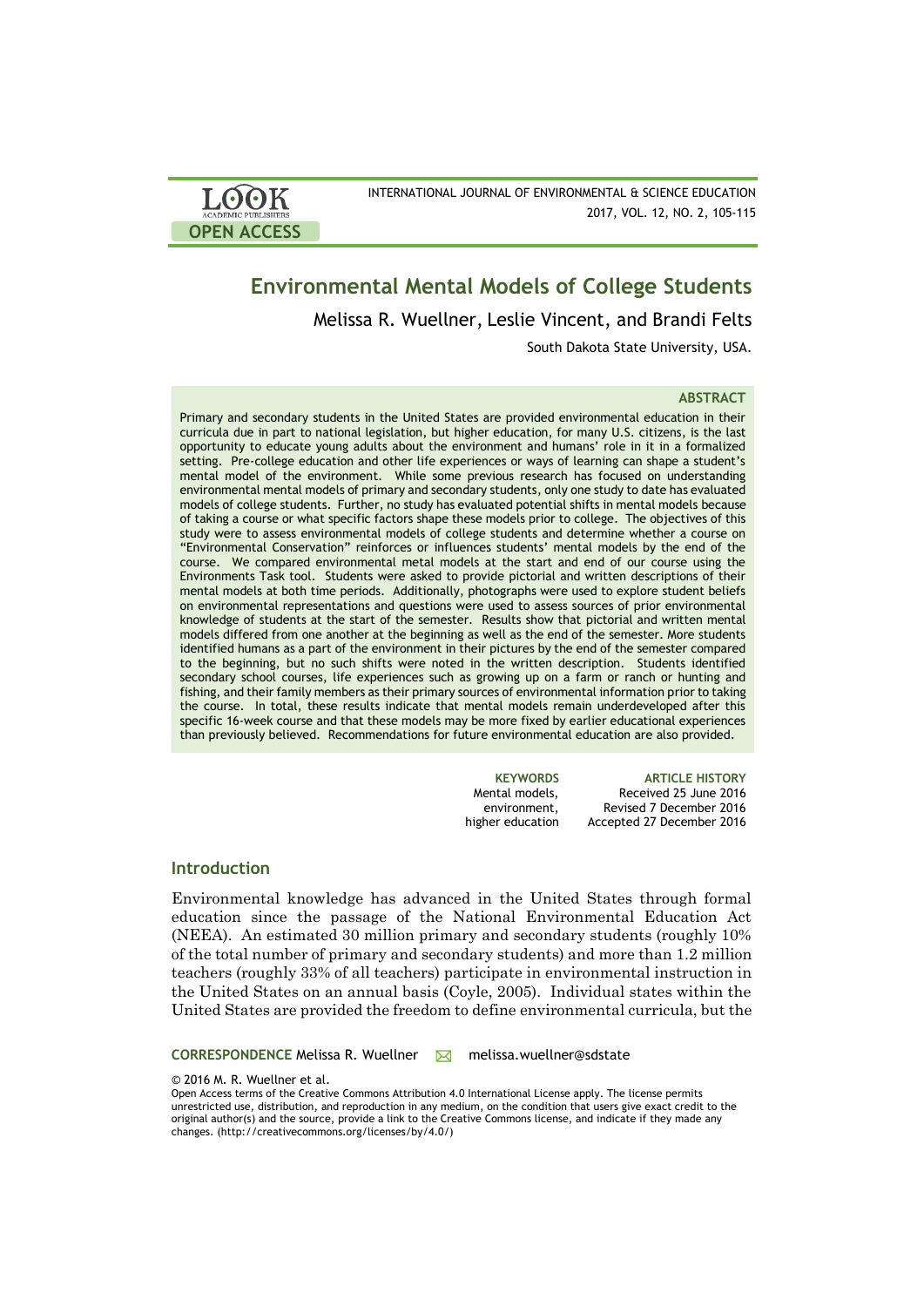overall goal of environmental education as defined by NEEA is to "improve understanding of the natural and built environment, and the relationships between humans and their environment, including the global aspects of environmental problems" (NEEA 1990). In spite of this legislation, the United States continues to face some of the most daunting and complex environmental challenges, including increased rates of extinction, climate change, and depletion of resources much more quickly than their renewal rates, to name a few. Most of these challenges have been linked to human behaviors, decisions, and activities.

Human behaviors and decisions are related to values, beliefs, prior knowledge, and views on how the world works (i.e., how objects and ideas are related and predictions of what may happen if certain decisions are made; Kollmuss &Agyeman, 2002). An individual's internal representation of their working knowledge is referred to by cognitive psychologists and educators as a "mental model" (Johnson-Laird, 1983; Greca & Moreira, 2000). Mental models provide insights as to how individuals accept and reject knowledge to form a view of the world and how they act in accordance to various situations (Johnson-Laird, 1983). In contrast to values or beliefs which are formed early in life and are somewhat fixed, mental models are situational and could potentially be altered as a result of new knowledge or experience. Consequently, mental models may predict behaviors more accurately than values or beliefs (Jones et al., 2011). Thus, mental models may provide insight as to how students will behave toward the environment in the future (e.g., conservation practices, consumption decisions, political voting, etc.).

Previous studies have evaluated students' mental models of the environment using drawings and written descriptions to gage conceptualization of the environment and the role of humans within it (Payne, 1998; Shepardson et al., 2007; Judson, 2011; Kalvaitis & Monhardt, 2011; Liu and Lin, 2015). Most of the research, to our knowledge, has focused largely on primary and secondary school students thus far. In total, these studies demonstrate that students' concepts of the environment and the role of humans within it are related to education level and geography (i.e., urban versus rural settings). However, students' mental models often lacked connections or relationships between aspects of their working knowledge, were not fully developed, or lacked sophistication across the entire sample of students, regardless of their demographics.

To our knowledge, only one study to date has evaluated undergraduate students' mental models of the environment (Liu & Lin, 2015). A study of Taiwanese university students' pictorial and written descriptions of the environment by Liu & Lin (2015) demonstrated similar undeveloped mental models as younger students studied by others in the United States (e.g., Payne, 1998; Shepardson et al., 2007; Judson, 2011; Kalvaitis & Monhardt, 2011). However, Taiwanese university students whose mental models were more complex and included humans as a part of the environment were more emotionally connected to the environment and participated in more activities that demonstrated their commitment to the environment.

We know of no study has evaluated the mental models of undergraduate students in the United States to date. Thus, the objectives of this study were to assess environmental models of college students and determine whether a course on "Environmental Conservation" reinforces or influences students' mental models by the end of the course. We anticipated that undergraduate students at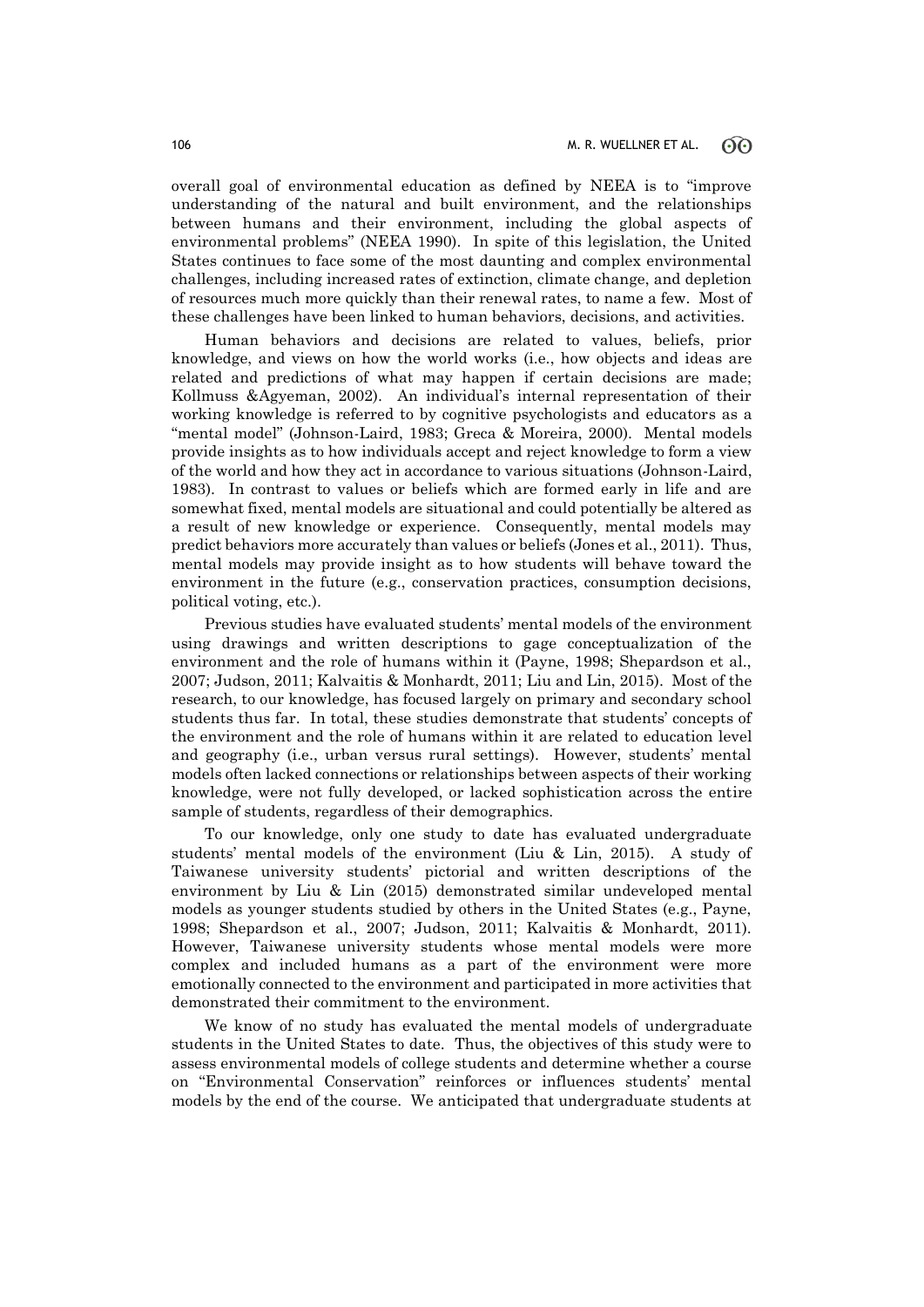#### $60^{\circ}$ INTERNATIONAL JOURNAL OF ENVIRONMENTAL & SCIENCE EDUCATION 107

our university should hold more developed mental models of the environment compared to younger students in previous studies (e.g., Payne, 1998; Shepardson et al., 2007; Judson, 2011; Kalvaitis & Monhardt, 2011) or foreign students (Lin & Liu, 2015) because many primary and secondary students in the United States have engaged with environmental curricula throughout their education. Universities may provide the last formal educational opportunity for environmental educators to potentially influence student views and behaviors toward the environment in a formalized setting. Universities or colleges may offer general courses taught to a broad audience of majors which focus on concepts related to the environment and environmental ethics, either at the state, national, or international scale or integrate environmental conservation concepts such as "sustainability" to their curricula (Cortese, 2003).

In this study, we examine the environmental mental models of college students at the beginning of the semester, identify the various educational experiences (e.g., classrooms, life experiences, readings) that have previously influenced those mental models, and evaluate whether our 16-week course entitled "Environmental Conservation" influenced any shifts in those models by the end of the semester. Our overall hypothesis was that students would have a more developed mental model of the environment that included humans as a result of our course.

## **Methods**

This study was conducted during the fall 2014 semester. The population of interest included students enrolled in NRM 110 – Environmental Conservation (title of course changed to "Introduction to Natural Resource Management" effective fall 2015). The course serves two audiences: 1) those who are first-year students enrolled in any of the Department of Natural Resource Management (NRM) majors at South Dakota State University (i.e., ecology and environmental management; natural resource law enforcement; rangeland ecology and management; wildlife and fisheries sciences); and 2) the general university population of students who enrolled in the course to fulfill a university graduation requirement to learn social and environmental responsibility. Most of the course was structured around case studies based on real-life complex environmental issues that involved human values and decisions or active learning exercises where students evaluated their personal impact on the environment (e.g., calculating personal carbon or ecological footprints). Textbook readings were used to provide background knowledge on the theme of the case study or active learning exercise, and lectures were used minimally. A total of 136 students completed the course; 34% were NRM majors. The course was co-instructed by the three authors (two instructors and a teaching assistant) who had a combined 11 years of experience teaching this course.

To assess students' mental models of the environment at the start of the semester, we created an in-class activity based on the Environments Task tool developed by Osborne & Freyberg (1985) and used by Shepardson et al. (2007) to assess the same mental models for students in grades 4 through 12 in eight states (see Appendix for the see Supplemental Material). Specifically, we requested students to provide labeled hand-drawn pictures that described their definition of the "environment" as well as a more-thorough written description of the picture. We categorized the pictorial and written descriptions separately based on the same models and specific categories identified by Shepardson et al. (2007; Table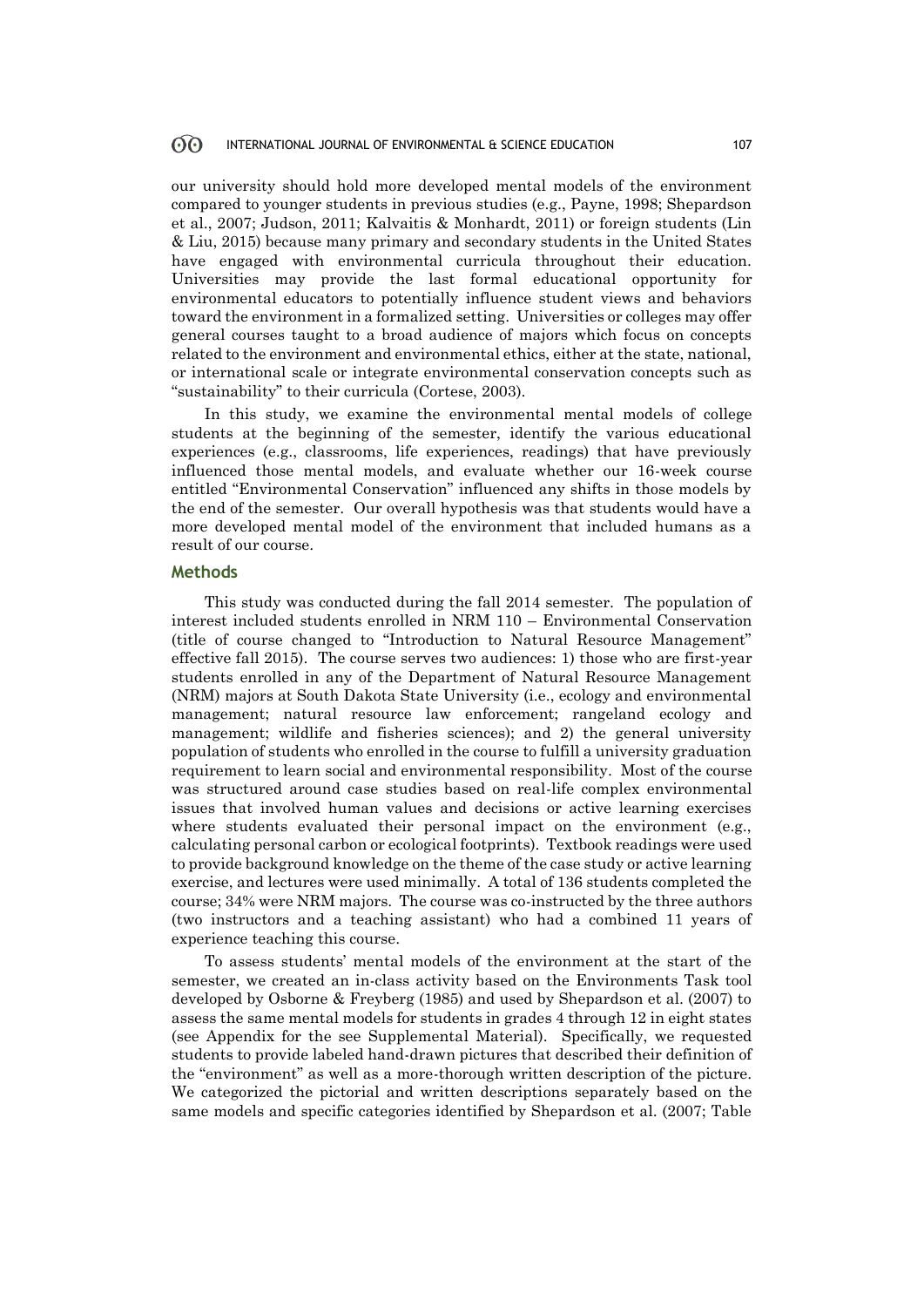1). Briefly, Model 1 describes the environment as a natural place or a place where animals and plants live; this model is further subdivided into five more specific categories (Table 1). Model 2 describes the environment as supporting life; this model is further subdivided into five specific categories. Model 3 describes the environment as a place which has been impacted or modified by humans; this model is further divided into two specific categories. Model 4, the model emphasized by the instructors of this course throughout the semester, describes the environment as a place where animals, plants, and humans live. This model is not divided into further specific categories.

| Mental<br>model | <b>Description</b>                                       | <b>Specific</b><br>category | <b>Description</b>                              |  |  |
|-----------------|----------------------------------------------------------|-----------------------------|-------------------------------------------------|--|--|
| 1               | A place where<br>animals/plants live, a<br>natural place | a                           | Place where animals/plants live                 |  |  |
|                 |                                                          | b                           | Natural place, nature                           |  |  |
|                 |                                                          | C                           | Living and non-living                           |  |  |
|                 |                                                          | d                           | Cycling of matter                               |  |  |
|                 |                                                          | e                           | Energy transfer                                 |  |  |
|                 | Supports life                                            | a                           | Supports animal life                            |  |  |
|                 |                                                          | b                           | Supports human and animal/plant life            |  |  |
|                 |                                                          | c                           | Supports human life                             |  |  |
|                 |                                                          | d                           | Supports animal/plant life                      |  |  |
|                 |                                                          | e                           | Supports human and animal life                  |  |  |
| 3               | A place impacted or                                      | a                           | Place where only people live<br>(Built)         |  |  |
|                 | modified by humans                                       |                             | environment)                                    |  |  |
|                 |                                                          | b                           | Polluted environment                            |  |  |
| 4               | A place where animals,<br>plants, and humans live        | a                           | Place where animals, plants, and people<br>live |  |  |

**Table 1.** Mental models of the environment identified by Shepardson et al. (2007) that were used to categorize college students' mental models in this study.

Additionally, we also presented students with seven photographs similar to the ones provided in the Shepardson et al. (2007) study and asked students whether they believed the photograph represented an "environment" based on their personal definition (see Appendix for the Supplemental Material). In short, these seven photographs represent different natural and human-managed environments, including: an urban residential development (Photograph 1); an undisturbed deciduous forest (Photograph 2); an aerial view of an agricultural landscape (Photograph 3); a waterbody where humans are recreating but no other non-human life is observed (Photograph 4); a dessert (Photograph 5); bears in a water environment (Photograph 6); and a commercial development (Photograph 7). Finally, we asked students what sources of prior knowledge informed their current definition of the environment; common responses were tallied.

We were also interested in whether students' mental models of the environment shifted as a result of completing the NRM 110 course, with a particular focus on recognizing that humans are a part of the environment rather than separate from other living and non-living components. To assess mental models at the end of the semester, we asked students on the final exam activity to provide a pictorial and written description of the environment as we did at the beginning of the semester. Again, the pictorial and written descriptions were categorized according to the models identified by Shepardson et al. (2007; Table 1).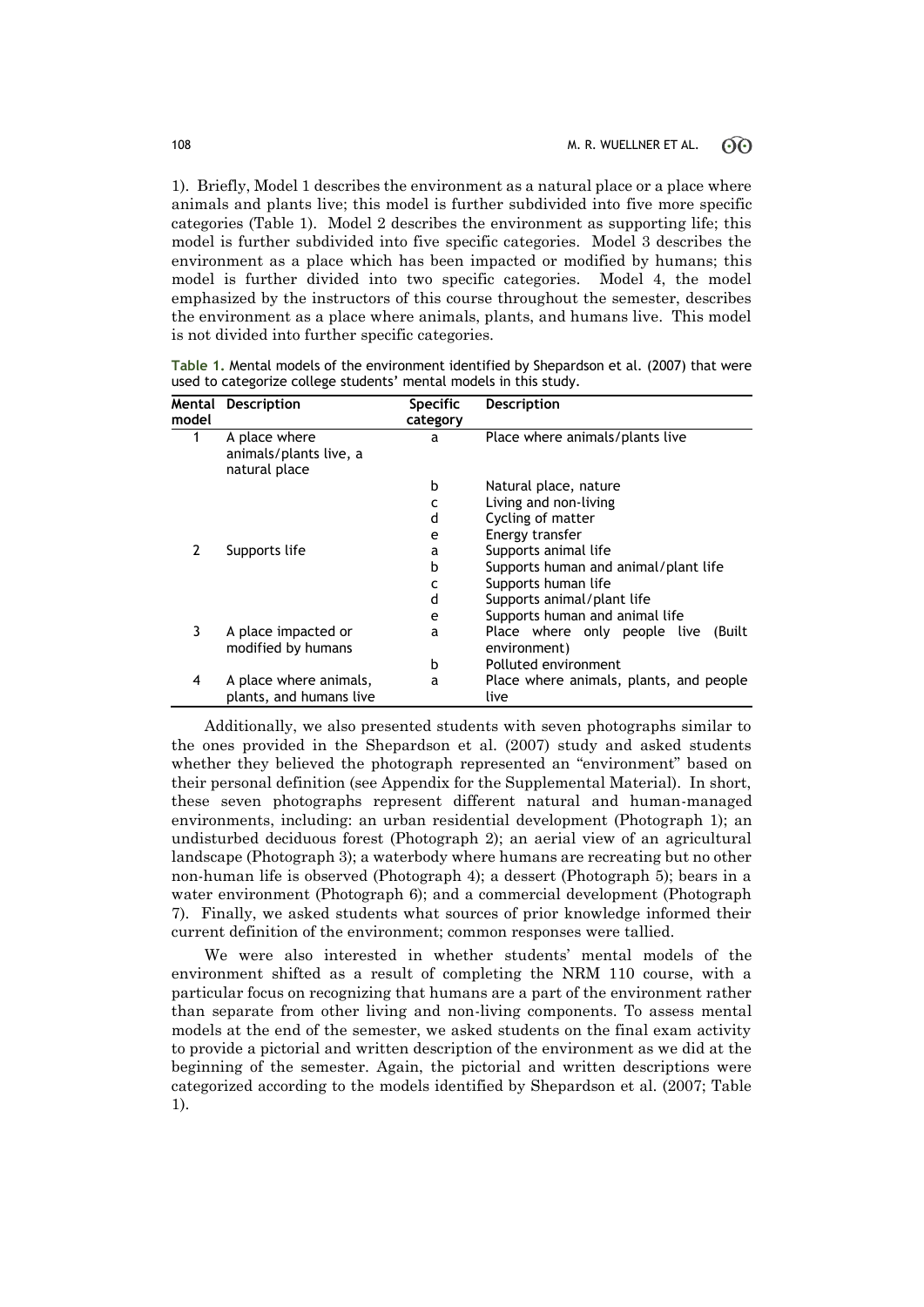#### $\odot$ INTERNATIONAL JOURNAL OF ENVIRONMENTAL & SCIENCE EDUCATION 109

Chi-squared tests of homogeneity were used in four different analyses designed to test for the following:

- 1) Determine whether the frequency of the pictorial classifications was similar to the frequency of the written classifications at the start of the semester;
- 2) Determine whether the frequency of the pictorial classifications was similar to the frequency of the written classifications at the end of the semester;
- 3) Determine whether the frequency of the pictorial classifications differed between the beginning and the end of the semester; and
- 4) Determine whether the frequency of the written classifications differed between the beginning and the end of the semester.

Statistical significance was determined at  $\alpha = 0.05$ . If significance was detected, then pairwise comparisons were made between the frequencies of the four models using paired t-tests. We used a Bonferoni correction to account for multiple comparisons, so significance was determined at  $\alpha = 0.05/4 = 0.01$ .

## **Results**

The frequency of students' mental models at the start of the semester differed significantly between what they presented in pictures versus their written descriptions ( $\chi^2 = 26.63$ ,  $df = 3$ ,  $p < 0.001$ ). Specifically, students more frequently drew the environment as a place where animals, plants, and humans live (Model 4) than they described in written form  $(p < 0.01)$ . However, student more frequently described the environment as supporting life (Model 2) in written form more frequently than they illustrated this model  $(p < 0.01$ ; Figure 1). A nearly equal proportion of students illustrated or provided written descriptions of the environment as a place where animals and plants live or a natural place (Model 1) or a place impacted or modified by humans (Model 3) during this time period.

More than 89% of students classified the first six photographs (i.e., an urban residential development; an undisturbed deciduous forest; an aerial view of an agricultural landscape; a waterbody where humans are recreating but no other non-human life is observed; a dessert; and bears in a water environment; see Appendix for the Supplemental Material) as a representation of an environment (Figure 2). Approximately 20% of the students stated that the commercial development (Photograph 7) was not a representation of the environment. Of those, 46% of their drawings described the environment as a place where animals and plants live or a natural place (Model 1) and 54% of their written descriptions described the environment as a place that supports life (Model 2). Approximately 10% of all students stated that the photo of the bears in the water (Photograph 6) was not a representation of the environment. Of those, more than half of their drawings described the environmental as a place where animals and plants live or a natural place (Model 1) and 61% of their written descriptions describe the environment as a place that supports life (Model 2; Table 2).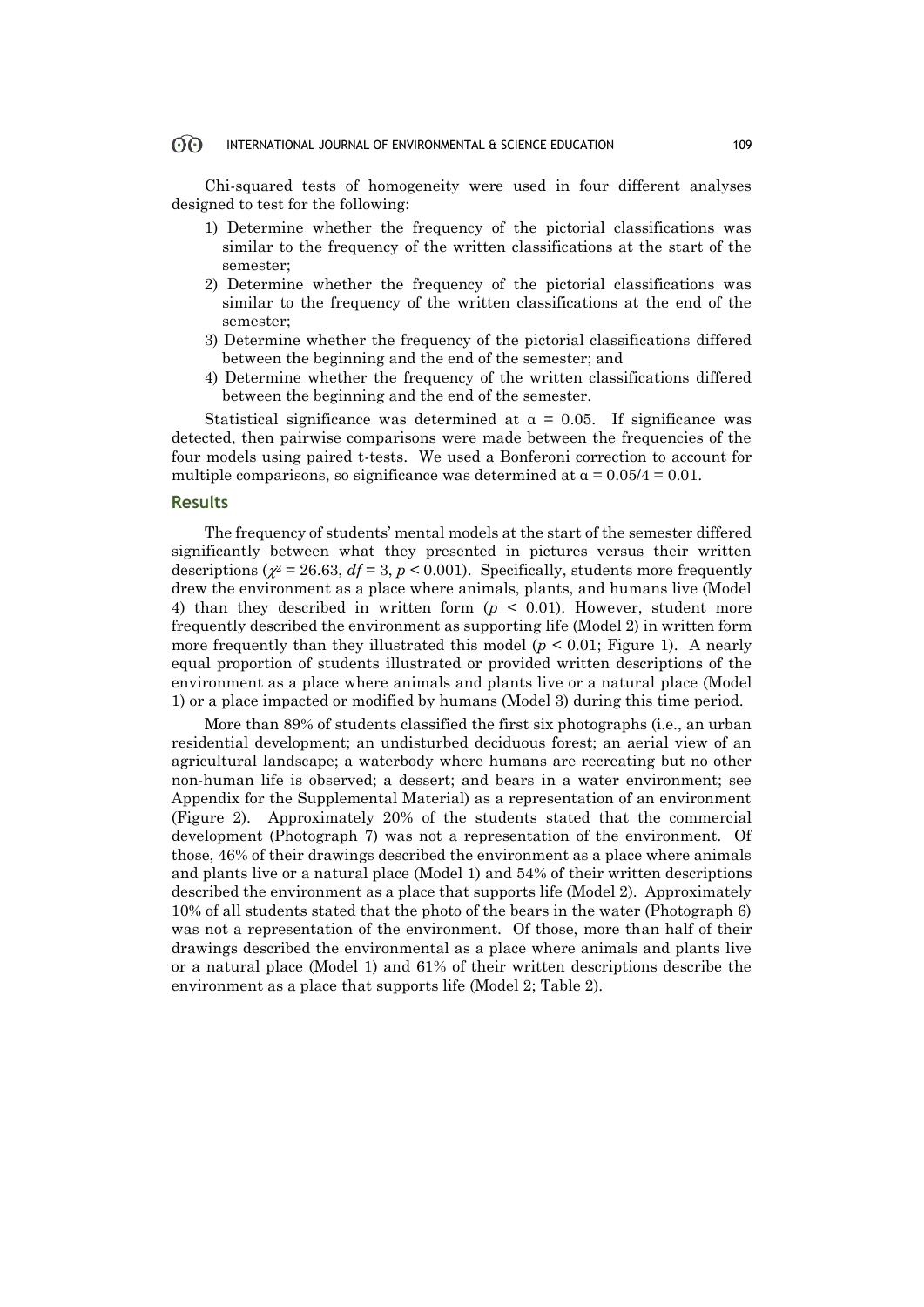

**Figure 1.** Comparisons of the frequencies of model categorizations of student pictorial descriptions of the environment (top panel) and their written definitions of the term (bottom panel) at the beginning and end of the fall 2014 semester. Explanations of model categories are provided in Table 1.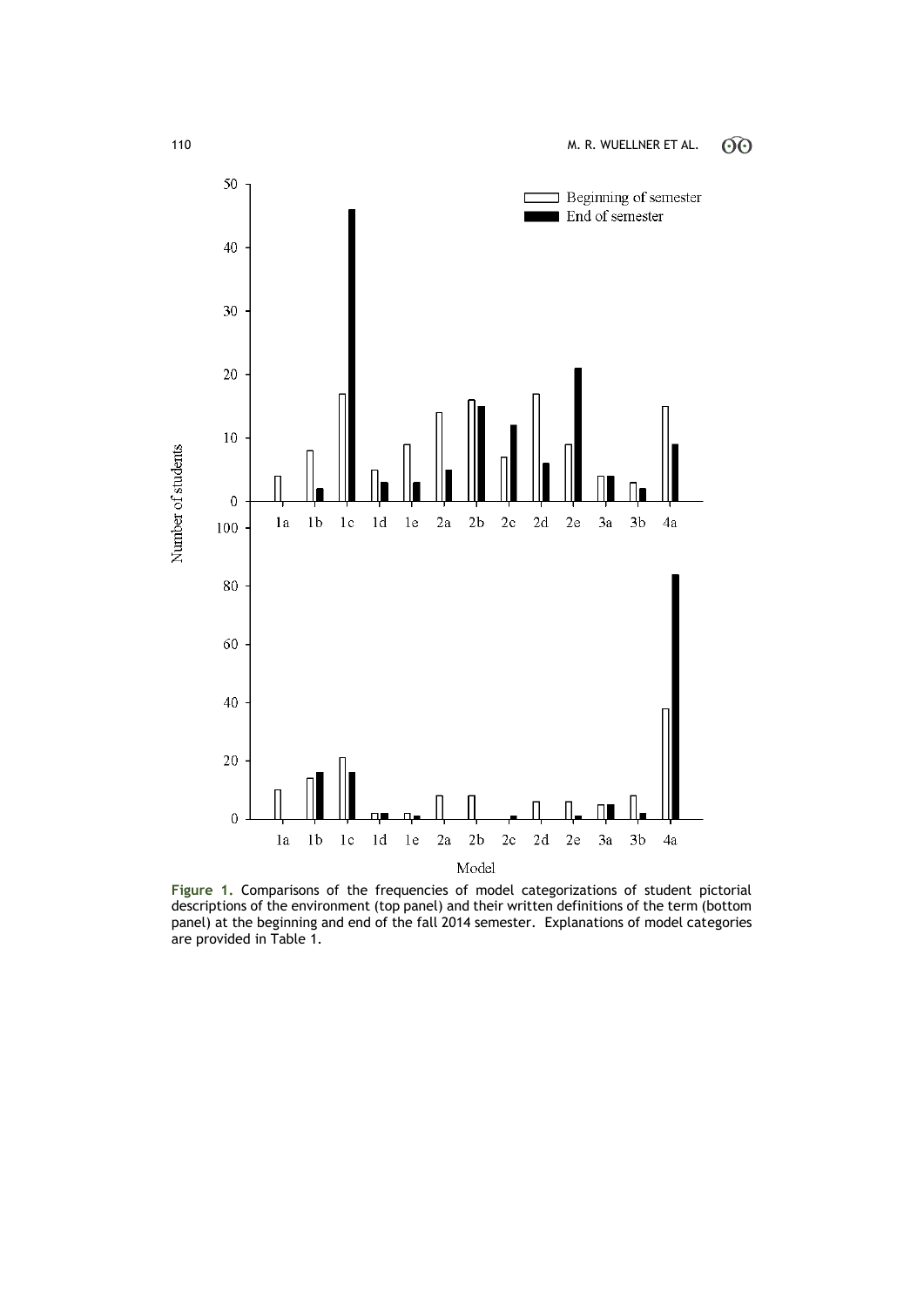

**Figure 2.** Frequency of students stating whether each of the seven photographs they were presented at the beginning of the semester (see Appendix for the Supplemental Material) represented an environment according to their personal definitions.

|                | Photograph 6 |         | ັ<br>Photograph 7 |         |
|----------------|--------------|---------|-------------------|---------|
| Model category | Pictorial    | Written | Pictorial         | Written |
| 1a             |              |         |                   |         |
| 1b             |              |         |                   |         |
| 1с             |              |         |                   |         |
| 1d             |              |         |                   |         |
| 1e             |              |         |                   |         |
| 2a             |              |         |                   |         |
| 2b             |              |         |                   |         |
| 2c             |              |         |                   |         |
| 2d             |              |         |                   |         |
| 2e             |              |         |                   |         |
| 3a             |              |         |                   |         |
| 3b             |              |         |                   |         |
| 4a             |              |         |                   |         |
| <b>TOTALS</b>  | 13           | 13      | 26                | 26      |

**Table 2.** Number of the pictorial and written description classifications among those students who did not believe that Photographs 6 and 7 (see Appendix for the Supplemental Material) represented an environment. Explanations of model categories are provided in Table 1.

Most students reported receiving prior knowledge about what defines an environment from a high school course (80%; Figure 3). Family was the second most common response (53%). Newspapers and books were the least reported source of information (4 and 6%, respectively). The "other" responses (25%) provided most frequently included sources such as "spending time in the outdoors", "living on a farm or ranch", or "through hunting and fishing."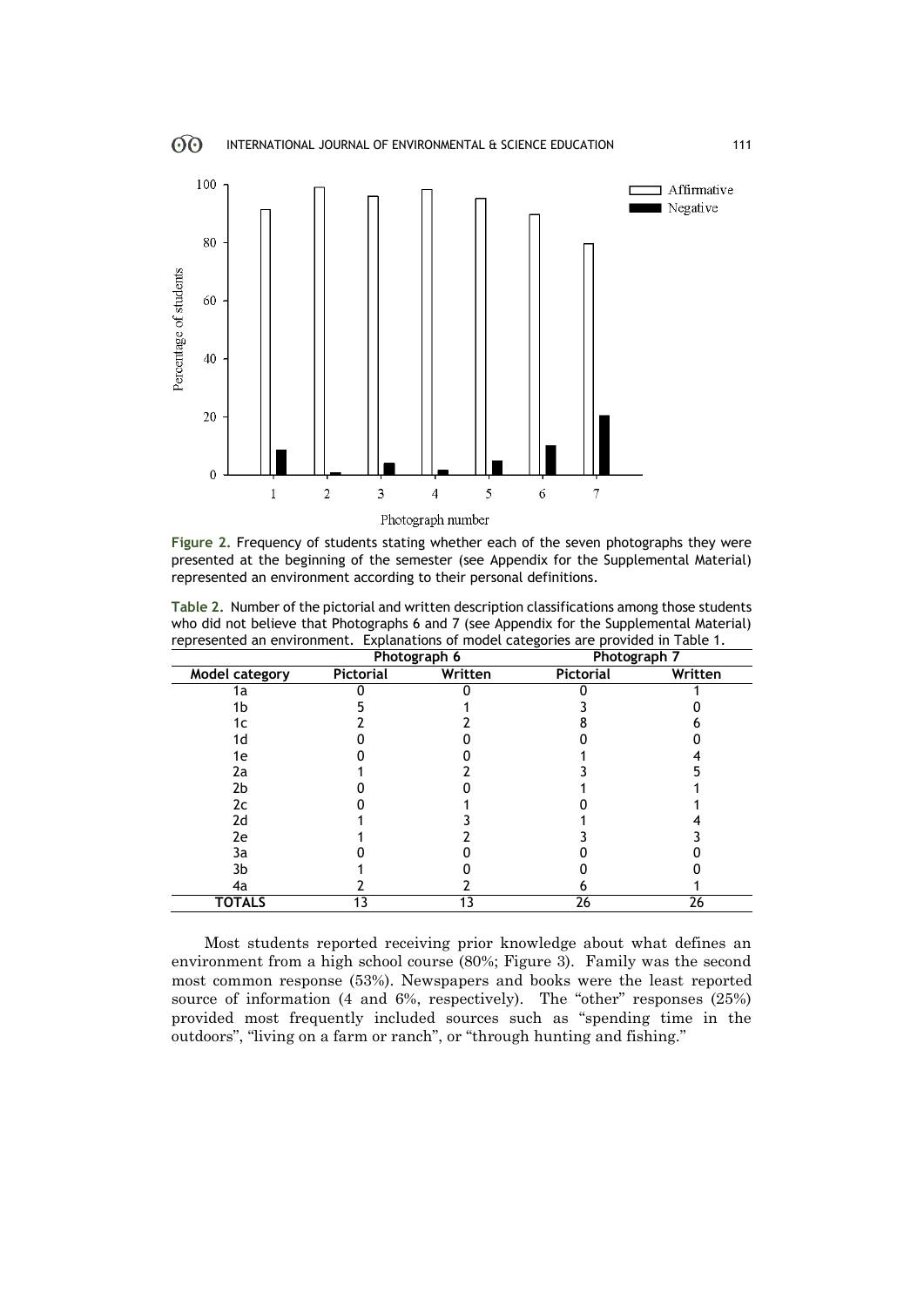

**Figure 3.** Frequency of the sources of prior information that students identified in informing their definition of the environment prior to enrolling in the NRM 110 courses in fall 2014.

Pictorial and written depictions of the environment also differed from one another at the end of the semester  $(\chi^2 = 117.88, df = 3, p < 0.001)$ . Students wrote the environment as a place where animals and plants live or a natural place (Model 1) and a place that supports life (Model 2) more frequently than drawn  $(p = 0.01$  and  $p \le 0.01$ , respectively), but students more frequently illustrated the environment as a place where animals, plants, and humans lived was more frequently than written  $(p < 0.01$ ; Figure 1). Students wrote and illustrated that the environment is a place impacted or modified by humans in equal frequency (Figure 1).

Written descriptions were similar at the beginning and end of the semester  $(\chi^2 = 2.96, df = 3, p = 0.40)$ ; however, the frequency of picture categories at the beginning versus the end of the course did differ significantly ( $\chi^2$  = 44.01, *df* = 3,  $p < 0.001$ ). Students drew the environment as a place that supports life (Model 2) less frequently at the end of the semester compared to the beginning of the semester  $(p < 0.01)$  but drew the environment as a place where animals, plants, and humans live (Model 4) more frequently at the end of the semester  $(p < 0.01;$ Figure 1). Nearly equal proportions of students drew the environment as a place where animals or plants live or a natural place (Model 1) or as a place impacted or modified by humans (Model 3) between both time periods (Figure 1).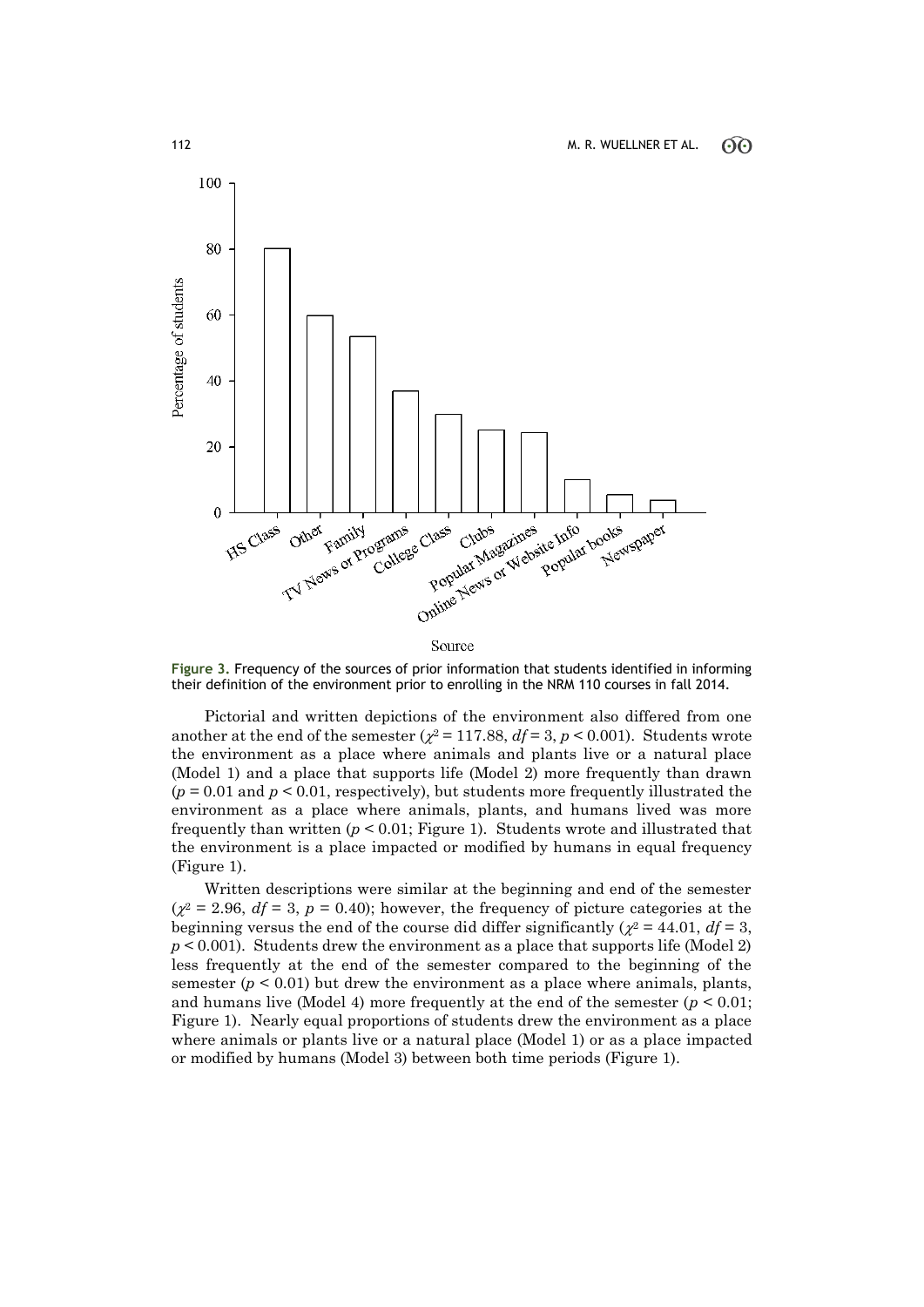#### $\odot$ INTERNATIONAL JOURNAL OF ENVIRONMENTAL & SCIENCE EDUCATION 113

## **Discussion**

Results from our study indicate two potentially interesting findings in regards to mental models overall: 1) mental models may be inconsistent or underdeveloped; and 2) mental models may be more fixed by prior education and life experiences than previously believed. The lack of consistency in written and pictorial descriptions at both the beginning and end of the semester provide evidence of inconsistent mental models. If mental models were fully developed, then we may expect that the frequency of model types would be consistent in both written and oral descriptions at both points in time or at least by the end of the semester. Such differences may indicate that while students recognize that humans live in the environment, a full understanding of the relationship between humans and the environment is still lacking.

Despite national legislation that focuses on improving students' understanding of the role of humans in the environment at the primary and secondary education level (NEEA 1990), most students began this course with undeveloped written or pictorial mental model of the environment that did not include humans. By the end of this course, students were beginning to recognize that humans are a part of the environment, as least as indicated by the increase in pictorial representations. Perhaps one college course was not enough to help students reconcile their mental models of the environment, particularly if previous life and educational experiences had reinforced their mental models over time. Alternatively, perhaps the course structure could be improved to help students reconcile these models. For example, the case studies and active learning exercises were selected to emphasize the role that humans play in the environment, but the instructors could build in post-assignment debriefings that required students to further discuss and reflect on what they learned about the impact that humans had on that particular environmental issue. This additional reflection may help students create meaning between the learning activity and the overall theme of the course as well as allow the instructors to monitor students' progress at various points throughout the semester (Costa & Kallick, 2008). Judson (2011) also noted that teaching and learning activities related to the environment need to explicitly examine and challenge students' environmental mental models in order for true shifts to occur.

Previous research shows that mental models are context specific and could shift based on time and situation (Greca & Moreira, 2000; Shepardson et al., 2007; Jones et al., 2011), but we found little to no shifts of students in our class overall. Mental models are certainly rooted in culture, education, and personal experience (see Jones et al., 2011 for a review), and our study supports this thought for college students as indicated in students' responses in the "other" category. Additionally, students often noted a family member such as a father, uncle, or grandfather who spent time with them outdoors. Much has been written about the lack of exposure to nature in young children and how this may affect environmental stewardship in the future (see Leopold, 1966; and Louv 2008, 2012). Judson (2011) found that students' mental models of desert environments were not affected by field trips alone but may shift and become more complex if parents are involved in the learning process. Overall, mental models may be fixed earlier in life and influenced by role models and experiences and further research should explore these relationships.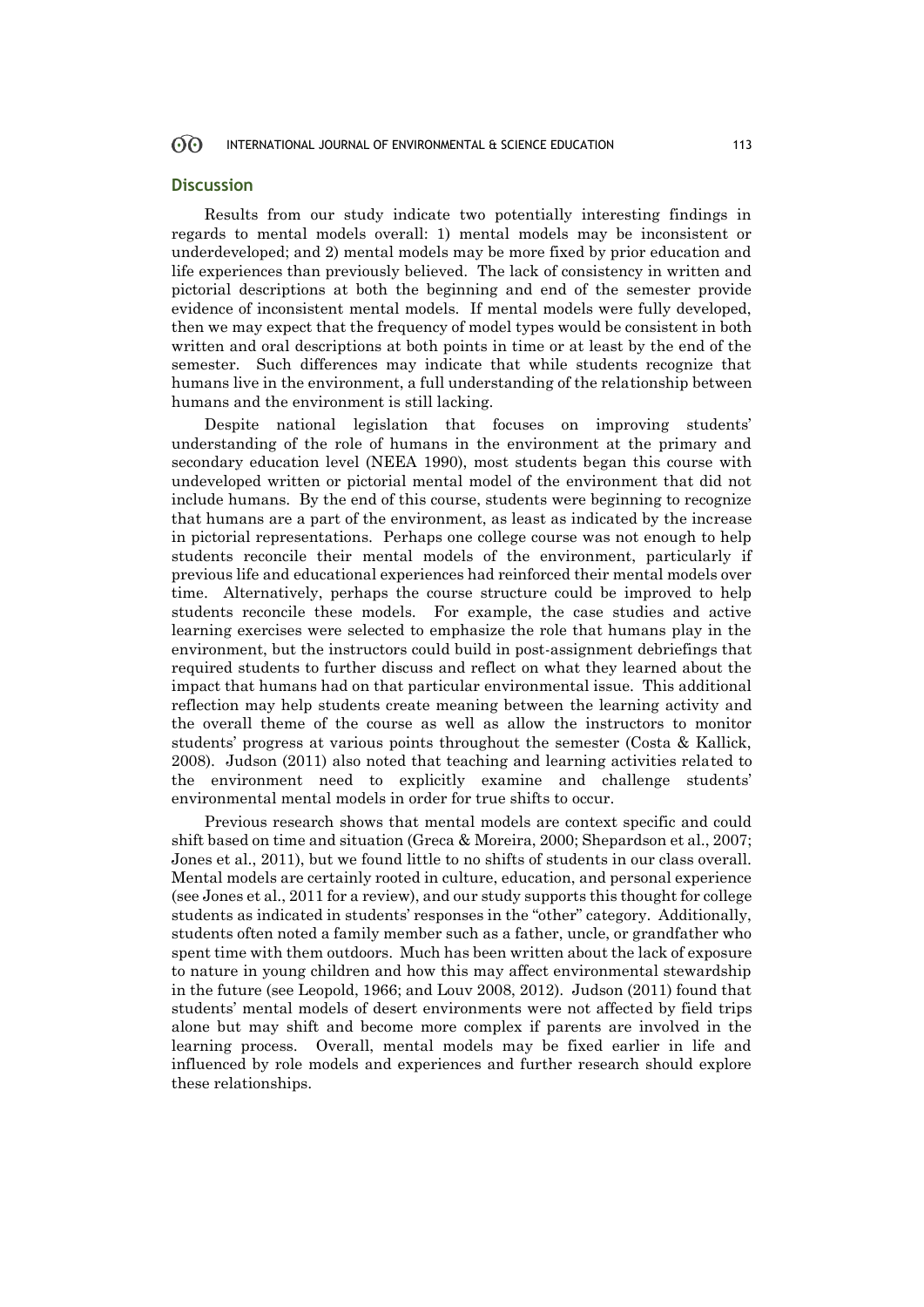Another cultural influence on students' mental models of the environment but not directly measured in this study may be a rural or urban upbringings. We did not ask students the population size of their hometowns. A large portion of students at the university are from the state of South Dakota, and more than 50% of the state is considered "rural" based on population size (U.S. Census, 2010). Further, the prevalence of farming, ranching, hunting, fishing, and club activities such as Future Farmers of America and 4-H in student responses are indicative of a more rural upbringing. Shepardson et al. (2007) noted urban, suburban, and rural students wrote and drew the environmental as a place where plants and animals live or a natural place at equal frequencies, but urban students drew or described the environment as a place impacted or modified by humans more frequently than suburban or rural students. Those from rural backgrounds may be more likely to have a utilitarian view toward the environment, believing that natural resources exist for the benefit of humans by providing goods such as grain, meat, and fur (Teel & Manfredo 2010). Such beliefs may explain the prevalence of written and pictorial descriptions of the environment as a place where animals and plants live or a natural place (Model 1) or a place that supports life (Model 2) at the beginning and the end of the course despite direct education of the role of humans in the environment.

In contrast, students from urban backgrounds may be more distanced from the natural world (Manfredo et al., 2003; Heberlein & Ericsson, 2005). A 2004 survey of western states showed that only 6% of South Dakota residents would be classified as "distanced," based on their views (Manfredo 2008; Teel & Manfredo, 2010). However, the demographics of students at the university have changed in the past decade either as larger towns in South Dakota have grown or students are recruited from more urbanized states within the region and other countries. Approximately 47% of South Dakota State University students now come from other states or countries as compared to 33% just 10 years ago, (Zhang, 2015). Future studies might examine longitudinal trends in students' mental models of the environment to evaluate the relative influence of rural and urban upbringings on these models.

In total, the results of this study may lead to further discussion and research on whether a college educational experience can influence one's pre-existing mental models about the environment. Holding simple or underdeveloped mental models may influence one's openness to new information (Johnson-Laird, 1983; Jones et al., 2011) and future environmental conservation behaviors (Lin & Liu, 2015). In fact, Lin & Liu (2015) found that Taiwanese college students who hold more complex mental models of the environment are more likely hold more positive emotions toward the environment or engage in behaviors that promote conservation in the future, such as voting for pro-environmental candidates or purchasing goods that are energy efficient. While we as co-instructors of the course emphasized the role of humans in the environment continuously throughout the 16-week semester through various learning activities (e.g., lectures, in-class case studies, personal analyses and reflections), many students still seemed to hold mental models that did not include humans as a part of the environment. Without recognizing the role of humans in the environment by the end of this course, it may be less likely that conservation or stewardship behaviors of our students will change in the future. Further, these students may be less likely to seek out additional knowledge about the environment and what they can personally do to conserve or protect it in the future. Future studies should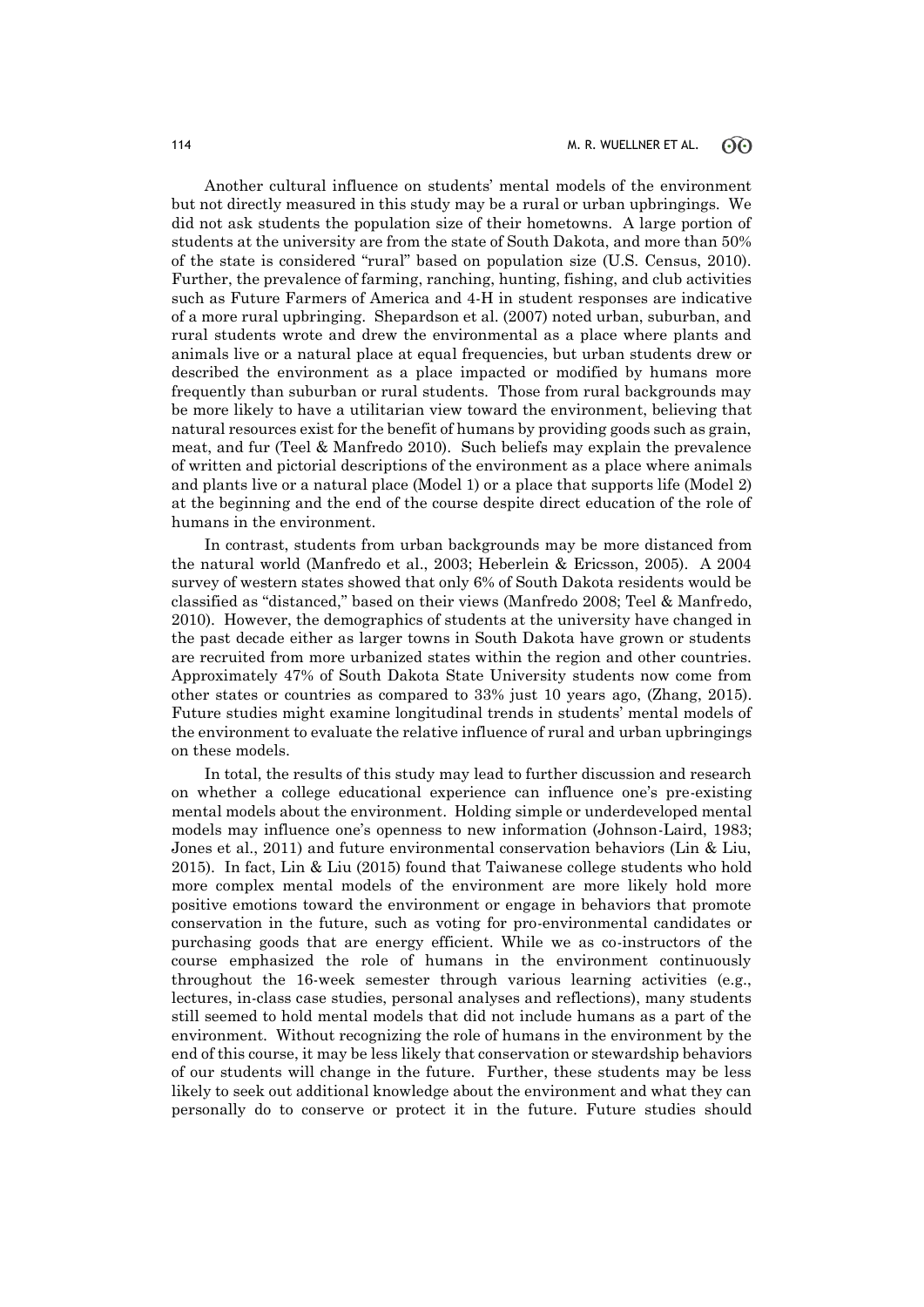#### 60 INTERNATIONAL JOURNAL OF ENVIRONMENTAL & SCIENCE EDUCATION 115

examine other methods to challenge students' mental models of the environment at all ages and whether shifts in those models eventually result in conservation of stewardship behaviors.

## **Disclosure statement**

No potential conflict of interest was reported by the authors.

## **Notes on contributors**

**Melissa R. Wuellner** is an Assistant Professor in the Department of Natural Resource Management at South Dakota State University.

**Leslie Vincent** is an Instructor in the Department of Natural Resource Management at South Dakota State University.

**Brandi Felts** is a Graduate Research Assistant in the Department of Natural Resource Management at South Dakota State University.

The authors would like to extend their appreciation to the students who completed the NRM 110 class at South Dakota State University in fall 2014 for their participation in this study and the learning process. We also thank D. McCollor, H. Menendez, and D. Nelson for improving this manuscript through their reviews and discussions with the first author

## **References**

- Costa, A.L., & Kallick, B. (2008). Learning through reflection. In A.L. Costa & B. Kallick (Eds.), *Learning and Leading with Habits of Mind* (pp. 221-235). Alexandria, Virginia: Association for Supervision and Curriculum Development.
- Cortese, A.D. (2003). The critical role of higher education in creating a sustainable future. *Planning for Higher Education, 31,* 15-22.
- Coyle, K. (2005). *Environmental literacy in America*. Washington, DC: The National Environmental Education and Training Foundation.
- Greca, I.M., & Moreira, M.A. (2000). Mental models, conceptual models, and modeling. *International Journal of Science Education*, *22*, 1-11.
- Heberlein, T.A., & Ericsson, G. (2005). Ties to the countryside: Accounting for urbanites' attitudes toward hunting, wolves, and wildlife. *Human Dimensions of Wildlife*, *10*, 231-227.
- Johnson-Laird, P.N. (1983). *Mental models: Toward a cognitive science of language, inference, and consciousness*. Cambridge, MA: Harvard University Press.
- Jones, N.A., Ross, H., Lynam, T., Perez, P., & Leitch, A. (2011). Mental models: An interdisciplinary synthesis of theory and methods. *Ecology and Society*, *16*, 46-59.
- Judson, E. (2011). The impact of field trips and family involvement on mental models of the desert environment. *International Journal of Science Education*, *33*, 1455-1472.
- Kalvaitis, D. & Monhardt, R.M. (2011). The architectures of children's relationships with nature: A phenomenographic investigation seen through drawings and written narratives of elementary students. *Environmental Education Research*, *18*, 209-227.
- Kollmuss, A., & Agyeman, J. (2002). Mind the gap: why do people act environmentally and what are the barriers to pro-environmental behavior? *Environmental Education Research*, *8*, 239-260.
- Leopold, A. (1966). *A Sand County almanac with essays on conservation from Round River*. New York: Ballantine Books.
- Liu, S.-C., & Lin, H.-S. (2015). Exploring undergraduate students' mental models of the environment: Are they related to environmental affect and behavior? *The Journal of Environmental Education*, *46*, 23-40.
- Louv, R. 2008. *Last child in the woods*. Chapel Hill, NC: Algonquin Books.
- Louv, R. 2012. *The nature principle*. Chapel Hill, NC: Algonquin Books.
- Manfredo, M.J., Teel, T.L., & Bright, A.D. (2001). Why are public values toward wildlife changing? *Human Dimensions of Wildlife*, *8*, 287-306.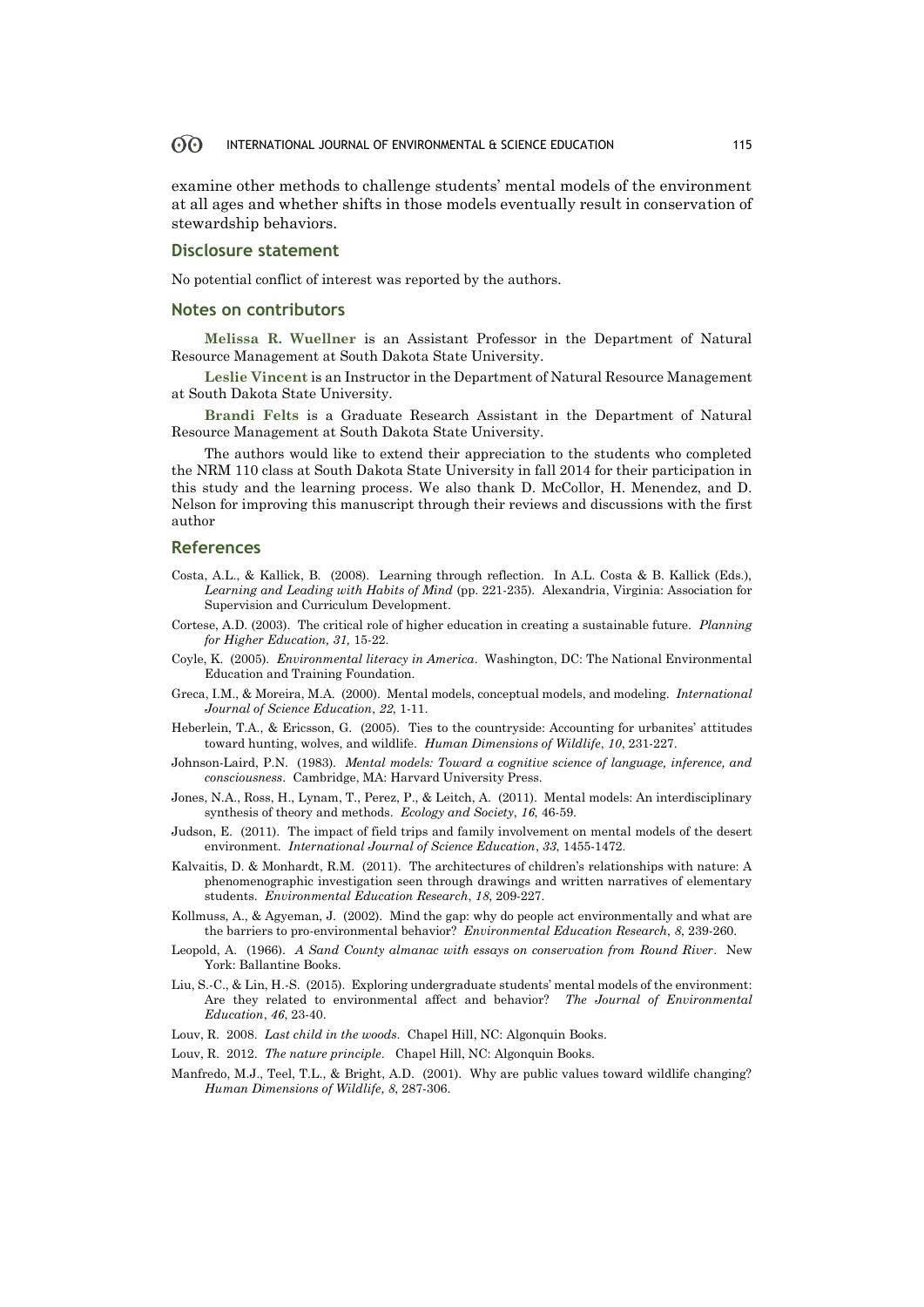- Manfredo, M.J. (2008). *Who cares about wildlife: Social science concepts for exploring human-wildlife relationships and conservation issues*. New York: Springer-Verlag Press.
- National Environmental Education Act (NEEA). (1990). https://www.epa.gov/education/nationalenvironmental-education-act#s5.
- Osborne, R., & Freyberg, P. (1985). Children's science. In R. Osborne & P. Freyberg (Eds.), *Learning in science: The implications of children's science* (pp. 5-14). Auckland, New Zealand: Heinemann Publishers.
- Payne, P. (1998). Children's concepts of nature. *Australian Journal of Environmental Education*, *14*, 19-26.
- Shepardson, D.P., Wee, B., Priddy, M., & Harbor, J. (2007). Students' mental models of the environment, *Journal of Research in Science Teaching*, *44*, 327-348.
- Teel, T.L., & Manfredo, M.J. (2010). Understanding the diversity of public interests in wildlife conservation. *Conservation Biology*, *24*, 128-139.
- U.S. Census. (2010). https://www.census.gov/geo/reference/urban-rural.html
- Zhang, W. (2015). [www.sdstate.edu/soc/rlcdc/upload/FYFT-projections-WZ-09162015.pdf](http://www.sdstate.edu/soc/rlcdc/upload/FYFT-projections-WZ-09162015.pdf)